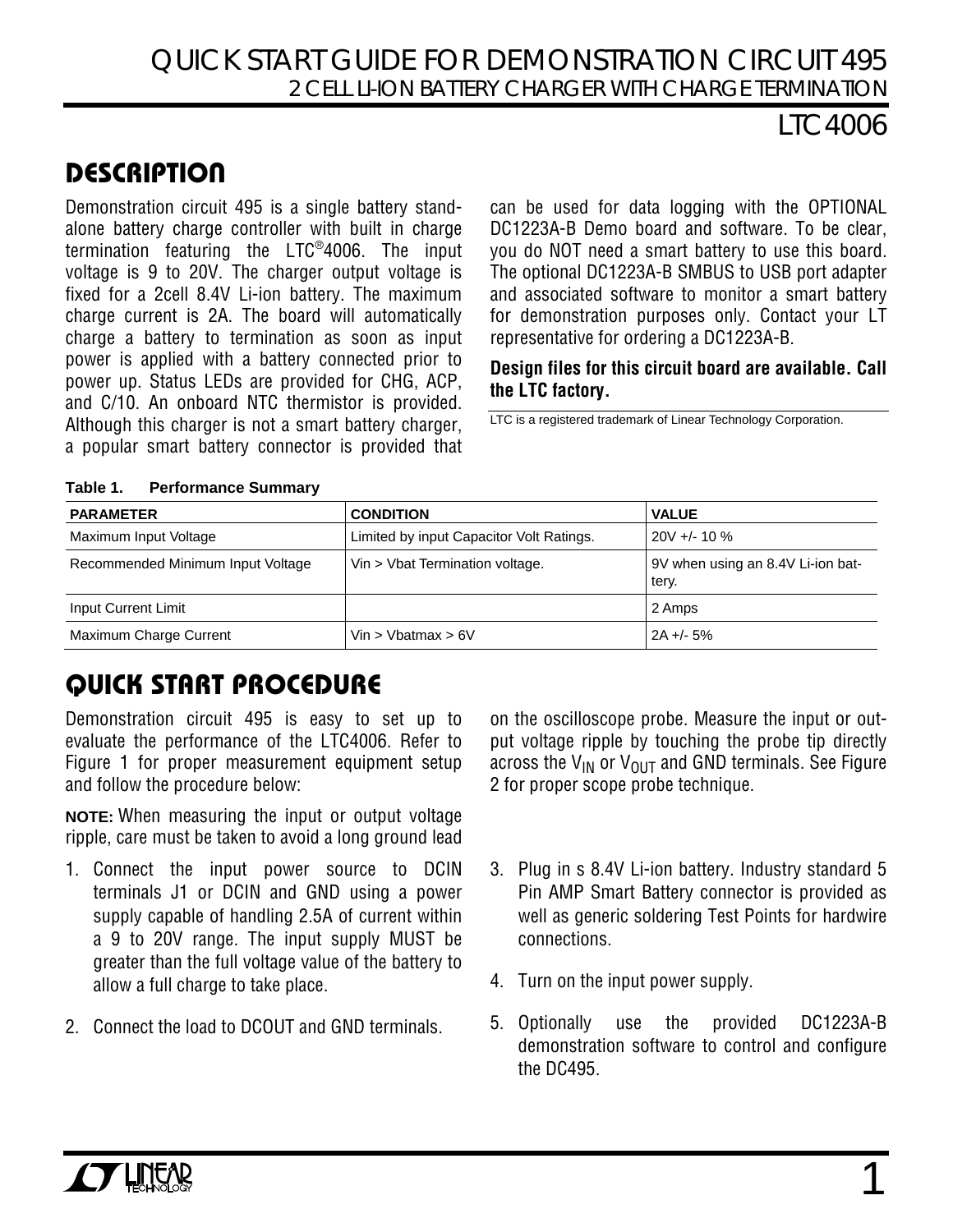6. **NOTE:** If the board is allowed to get to warm, the onboard NTC thermistor may trip and momentarily suspend the charge process. This

can be confirmed by the fault LED turning on. When the board cools down, charging will resume.



**Figure 1: Proper Measurement Equipment Setup** 



**Figure 2: Scope Probe Placement for Measuring Input or Output Ripple**